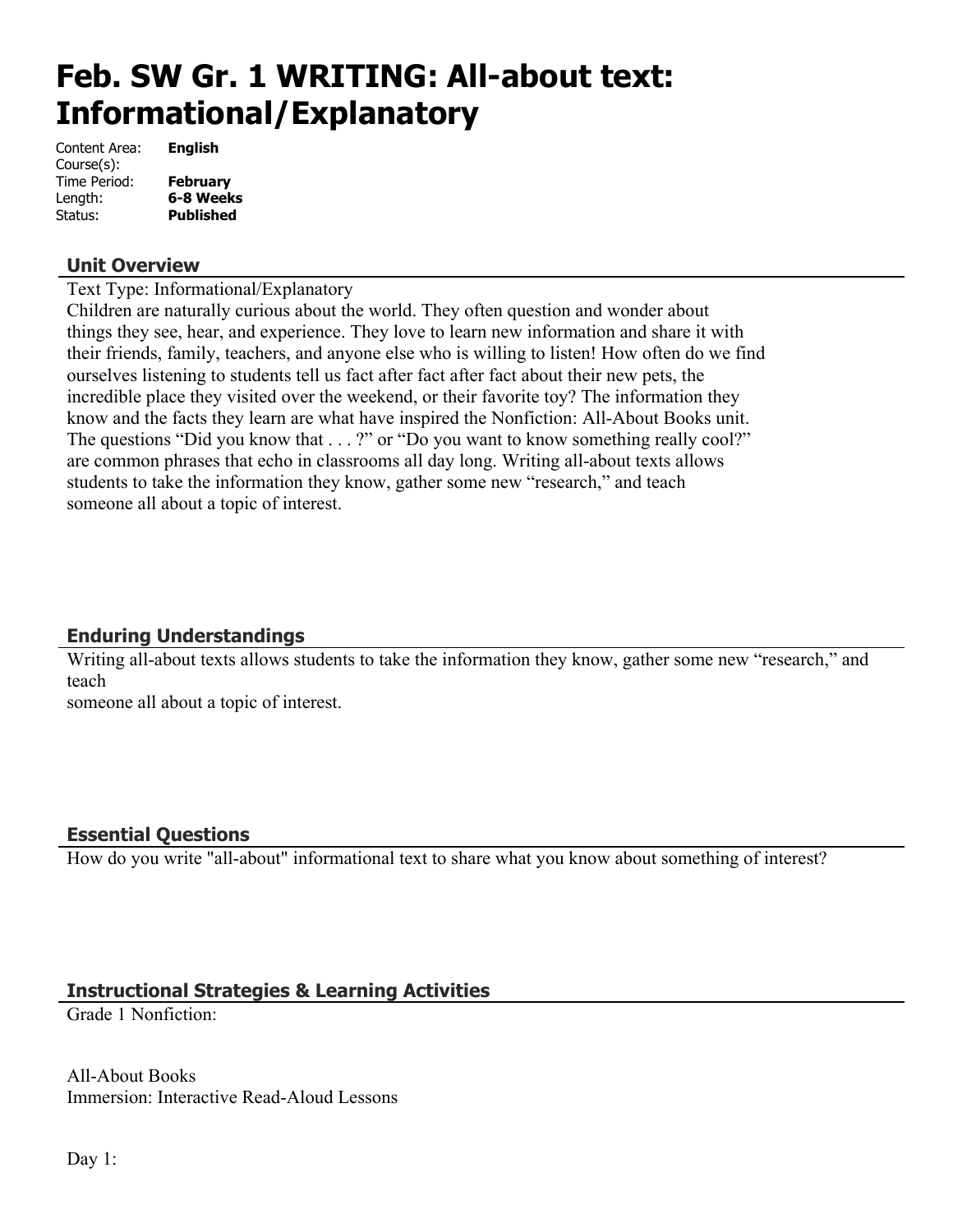What Are Nonfiction All-About Books?

uses all of the mentor texts from the unit, particularly Life in an Ocean by Carol K. Lindeen.

Rationale: Display all of the unit books and read Carol K. Lindeen's Life in an Ocean to create excitement around this genre and have discussions in large and small groups. Students will examine why authors of this genre write "texts that teach."

Common Core State Standards: W.1.2, W.1.5, W.1.7, W.1.8, SL.1.1, SL.1.2, SL.1.3, SL.1.4, SL.1.5, SL.1.6, L.1.1, L.1.2, L.1.4, L.1.5, L.1.6

Day 2:

What Do All-About Books Look Like?

uses The Life Cycle of a Frog by Bobbie Kalman and Mammals by Adele Richardson.

Rationale: Use The Life Cycle of a Frog by Bobbie Kalman and Mammals by Adele Richardson. Students will explore the many features that all-about books have in common.

Common Core State Standards: W.1.2, W.1.5, W.1.7, W.1.8, SL.1.1, SL.1.2, SL.1.3, SL.1.4, SL.1.6, L.1.1, L.1.2, L.1.4, L.1.5, L.1.6

Day 3:

Wondering About Our World

uses Why Do Horses Neigh? by Joan Holub.

Rationale: Use Joan Holub's Why Do Horses Neigh? to illustrate how writers question and wonder about their world. Students will contemplate how writing informative texts often begins with asking questions, which leads to research and finding answers.

Common Core State Standards: W.1.2, W.1.5, W.1.7, W.1.8, SL.1.1, SL.1.2, SL.1.3, SL.1.4, SL.1.6, L.1.1, L.1.2, L.1.4, L.1.5, L.1.6

Day 4:

Getting the Right Answers

uses Move! by Steve Jenkins, The Vegetables We Eat by Gail Gibbons, and STORMS! by the Editors of Time for Kids with Leslie Dickstein.

Rationale: Use Move! by Steve Jenkins to demonstrate how writers of allabout books find the answers to their questions. Students will crack open the word "research" to gain a deeper understanding of various methods writers use to get answers to their questions.

Common Core State Standards: W.1.2, W.1.5, W.1.7, W.1.8, SL.1.1, SL.1.2, SL.1.3, SL.1.4, SL.1.6, L.1.1, L.1.2, L.1.4, L.1.5, L.1.6

Mentor Texts Animals in the Desert by Jo Windsor An Earthworm's Life by John Himmelman Fire Trucks by Carol K. Lindeen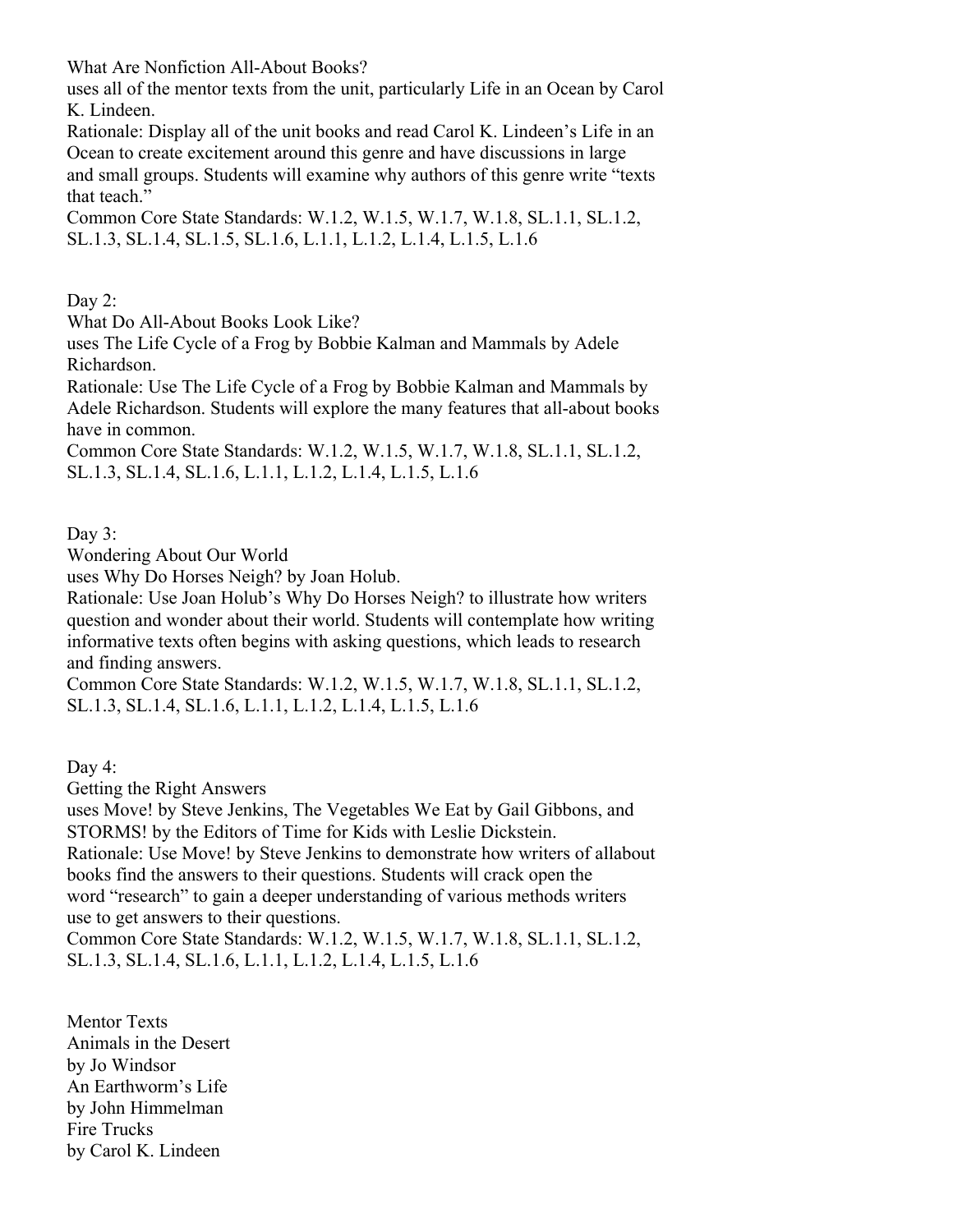The Life Cycle of a Frog by Bobbie Kalman Life in an Ocean by Carol K. Lindeen Mammals by Adele Richardson Move! by Steve Jenkins STORMS! by the Editors of Time for Kids with Leslie Dickstein The Vegetables We Eat by Gail Gibbons Why Do Horses Neigh? by Joan Holub

Day  $5$ : Just the Facts uses The Vegetables We Eat by Gail Gibbons and Why Do Horses Neigh? by Joan Holub. Rationale: Use The Vegetables We Eat by Gail Gibbons to show that all-about books primarily contain facts but occasionally will include opinions of the writers. Common Core State Standards: W.1.1, W.1.2, W.1.5, W.1.7, W.1.8, SL.1.1, SL.1.2, SL.1.3, SL.1.4, SL.1.5, SL.1.6,

L.1.1, L.1.2, L.1.4, L.1.5, L.1.6

Mini-Lessons

Generating Ideas I: What Interests You?

uses Fire Trucks by Carol K. Lindeen, The Life Cycle of a Frog by Bobbie Kalman, and other all-about books from

the unit and/or your own classroom library.

Rationale: When generating ideas for nonfiction all-about books, writers often think about the various nonfiction

topics that would be interesting to write and learn about. Students will brainstorm topics of interest by considering

the nonfiction categories of mentor texts.

Common Core State Standards: W.1.1, W.1.2, W.1.3, W.1.5, W.1.7, W.1.8, SL.1.1, SL.1.2, SL.1.3, SL.1.4, SL.1.5,

SL.1.6, L.1.1, L.1.2, L.1.4, L.1.6

Generating Ideas II: Sharing Our Passions

uses An Earthworm's Life by John Himmelman.

Rationale: Authors of all-about books write about topics they are passionate about and interested in. Students will

think about topics they love learning about as a way to generate ideas for their nonfiction all-about books. Common Core State Standards: W.1.1, W.1.2, W.1.5, W.1.8, SL.1.1, SL.1.2, SL.1.3, SL.1.4, SL.1.5, SL.1.6, L.1.1,

L.1.2, L.1.6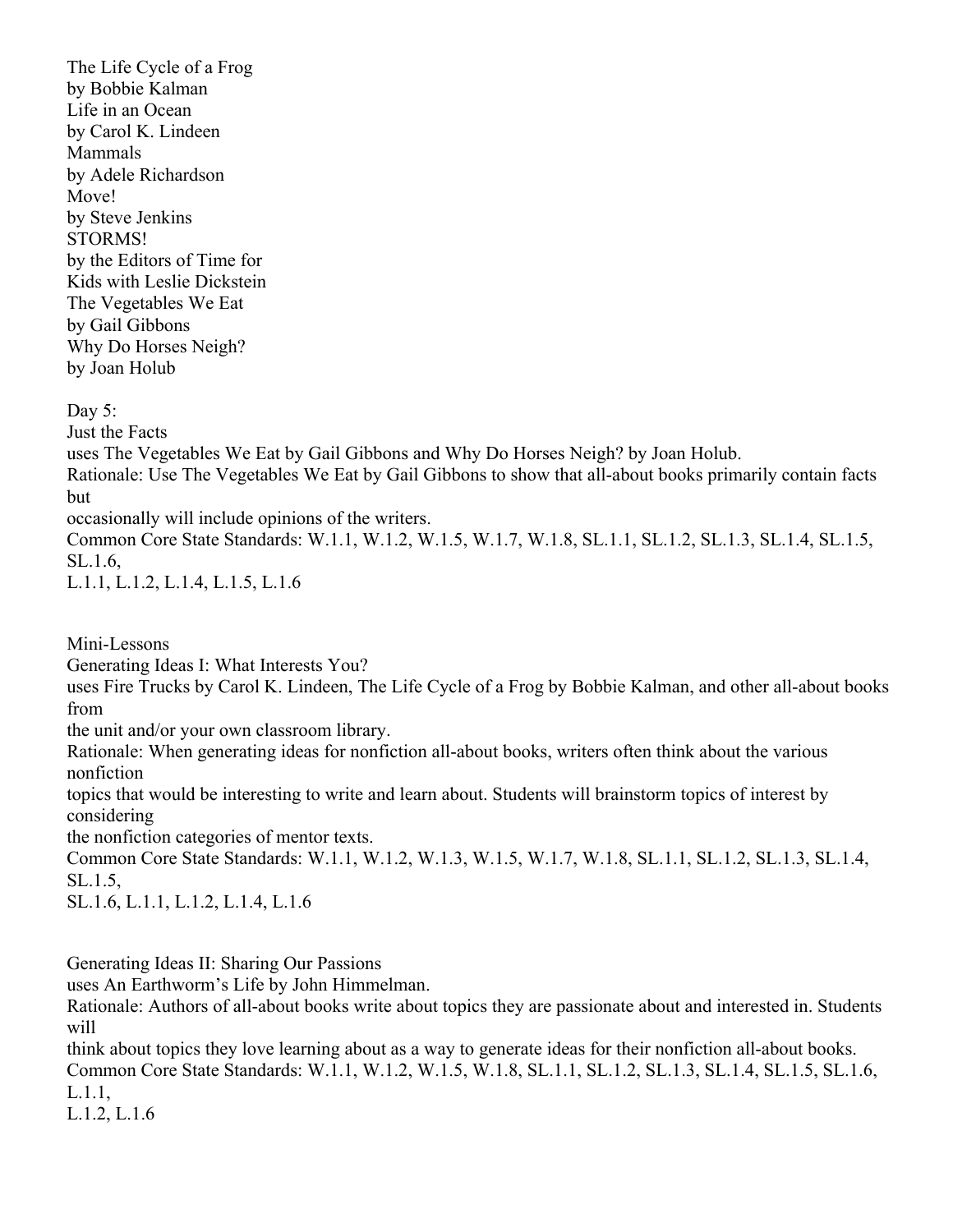Generating Ideas III: A Matter of Fact uses Move! by Steve Jenkins. Rationale: "Write what you know" is advice writers often give. Students will consider topics about which they have prior knowledge and information in order to generate nonfiction ideas.

Common Core State Standards: W.1.2, W.1.5, W.1.8, SL.1.1, SL.1.2, SL.1.3, SL.1.4, SL.1.5, SL.1.6, L.1.1, L.1.2,

L.1.6

Selecting: What Do I Want to Teach?

uses students' Writing Folders.

Rationale: Writers need to decide on a topic to focus on when they are going to publish a book. Nonfiction writers

often consider how much they already know about that topic, the possibilities for research, and their curiosity or

interest in the topic. Using these criteria, students will look back at what they've written and select one topic for

their nonfiction all-about books.

Common Core State Standards: W.1.1, W.1.2, W.1.5, W.1.8, SL.1.1, SL.1.2, SL.1.3, SL.1.4, SL.1.5, SL.1.6, L.1.1,

L.1.2, L.1.6

Collecting I: Asking the Right Questions

uses Why Do Horses Neigh? by Joan Holub.

Rationale: Once writers select an idea, they develop their ideas by conducting research. Thinking about what they

already know versus what they want to know will help students research their topics more effectively. Common Core State Standards: W.1.2, W.1.5, W.1.6, W.1.7, W.1.8, SL.1.1, SL.1.2, SL.1.3, SL.1.4, SL.1.5, SL.1.6,

L.1.1, L.1.2, L.1.4, L.1.6

Collecting II: Describe It to Me

uses The Vegetables We Eat by Gail Gibbons.

Rationale: Nonfiction writers and illustrators collect information that may be included in their published books.

Students will record details about their topics and create diagrams to make their all-about books more meaningful

and informative for their readers.

Common Core State Standards: W.1.2, W.1.5, W.1.7, W.1.8, SL.1.1, SL.1.2, SL.1.3, SL.1.4, SL.1.5, SL.1.6, L.1.1,

L.1.2, L.1.4, L.1.5, L.1.6

Drafting I: Order and Organization

uses Fire Trucks by Carol K. Lindeen and Mammals by Adele Richardson.

Rationale: Once nonfiction writers have researched and developed their ideas, they decide how to organize this

information to make it clear for their audiences. Students will create a Table of Contents and plan the order in which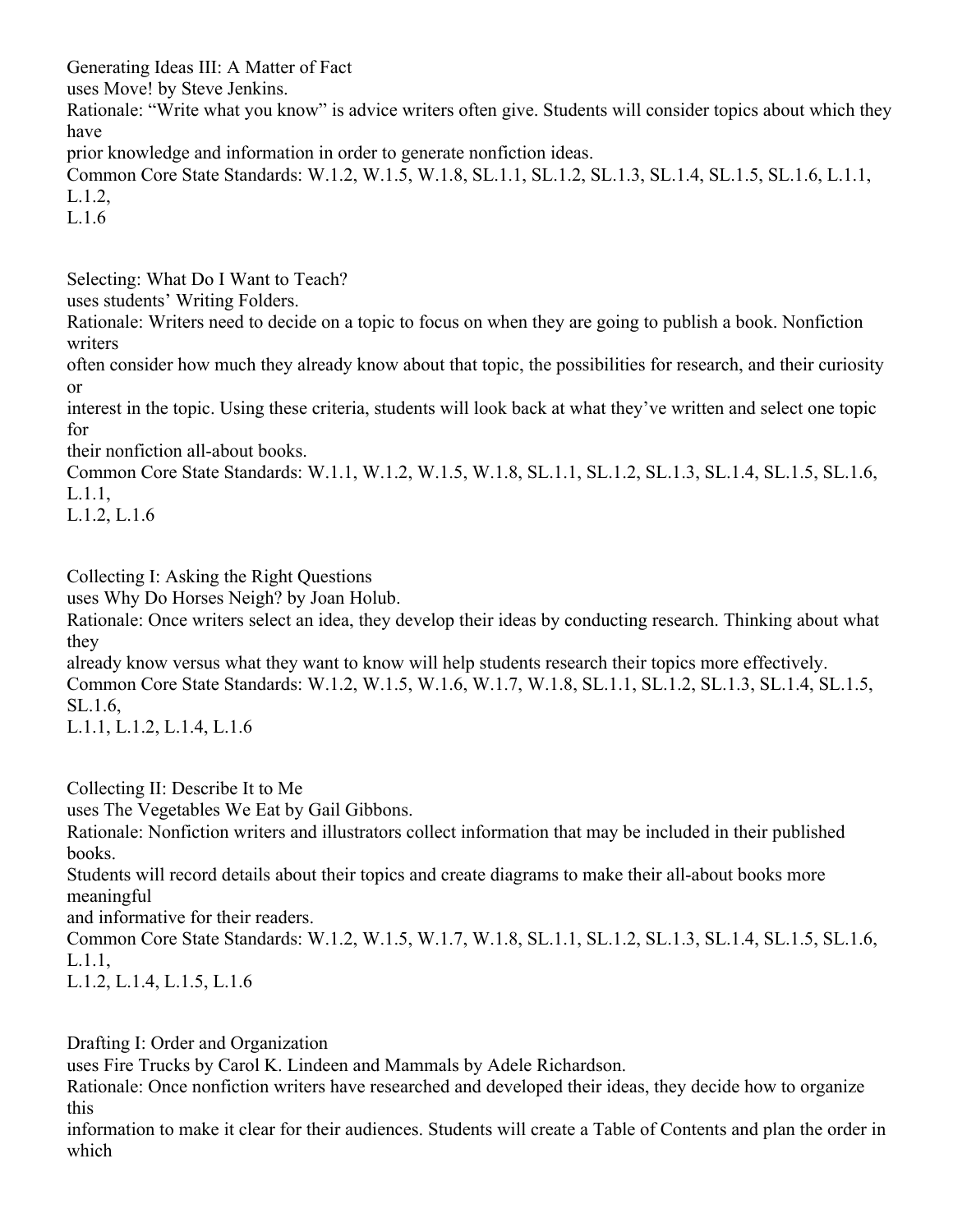they will present information in their all-about books. Common Core State Standards: W.1.2, W.1.5, W.1.7, W.1.8, SL.1.1, SL.1.2, SL.1.3, SL.1.4, SL.1.6, L.1.1, L.1.2, L.1.6

Drafting II: Lay It Out

uses The Life Cycle of a Frog by Bobbie Kalman, An Earthworm's Life by John Himmelman, and STORMS! by the

Editors of Time for Kids with Leslie Dickstein.

Rationale: When starting to draft, writers consider the layout their books will have. Now that their Tables of Contents are complete, students will examine how a few different authors present their pictures and words to create a pleasing design.

Common Core State Standards: W.1.2, W.1.5, W.1.6, W.1.7, W.1.8, SL.1.1, SL.1.2, SL.1.3, SL.1.4, SL.1.5, SL.1.6,

L.1.1, L.1.2, L.1.4, L.1.6

Drafting III: Adding Visuals

uses several of the mentor texts from the unit.

Rationale: Nonfiction writers often include visual aids in their books so readers gain more insight and information

about their topics. Students will decide what visual aids to include in their all-about books and where to include

them.

Common Core State Standards: W.1.2, W.1.5, W.1.6, W.1.7, W.1.8, SL.1.1, SL.1.2, SL.1.3, SL.1.4, SL.1.5, SL.1.6,

L.1.1, L.1.2, L.1.4, L.1.5, L.1.6

Revising I: Hooking Your Readers

uses Why Do Horses Neigh? by Joan Holub, The Vegetables We Eat by Gail Gibbons, An Earthworm's Life by John

Himmelman, STORMS! by the Editors of Time for Kids with Leslie Dickstein, and students' drafts.

Rationale: Writers want to engage their readers with an interesting hook or lead that makes readers want to turn

the page and keep reading. Students will revisit their books and look at various leads from the unit books as examples of how to craft leads of their own.

Common Core State Standards: W.1.2, W.1.5, W.1.7, W.1.8, SL.1.1, SL.1.2, SL.1.3, SL.1.4, SL.1.6, L.1.1, L.1.2,

L.1.4, L.1.5, L.1.6

Revising II: How Does It End?

uses several of the mentor texts from the unit and students' drafts.

Rationale: Writers want their books to end in an interesting and satisfying way. Students will consider ways they

can revise their own endings as they study the techniques of various mentor authors.

Common Core State Standards: W.1.2, W.1.5, W.1.7, W.1.8, SL.1.1, SL.1.2, SL.1.3, SL.1.4, SL.1.6, L.1.1, L.1.2,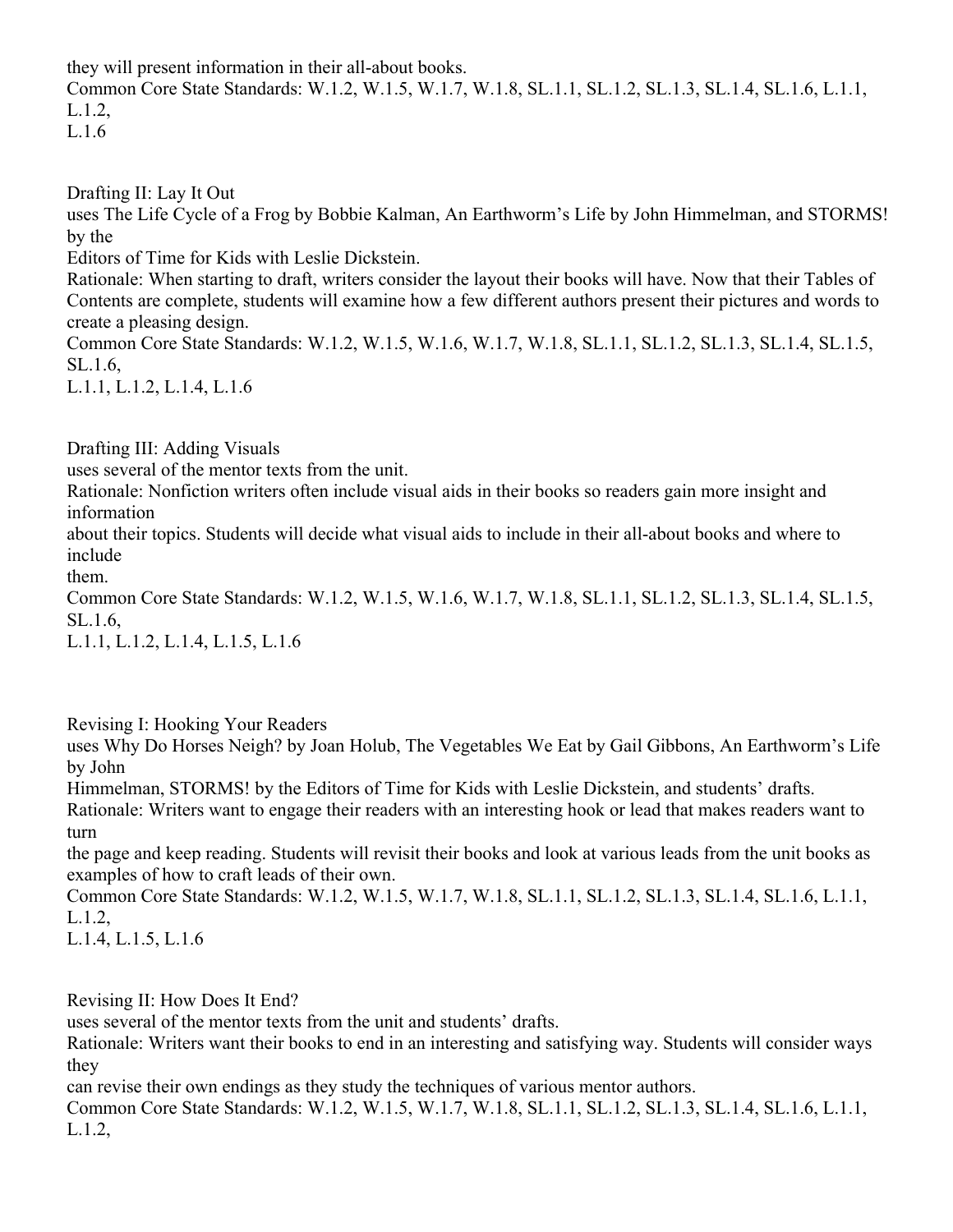## L.1.4, L.1.5, L.1.6

Revising III: Do I Have All That I Need?

uses students' drafts.

Rationale: Writers use a revision checklist to ensure that all necessary parts of their writing are in place. Students

will utilize a revision checklist to make certain that their pieces contain the basic features used in nonfiction allabout

books. They may also try to add a few optional features of all-about books for their readers' enjoyment. Common Core State Standards: W.1.2, W.1.5, W.1.8, SL.1.1, SL.1.2, SL.1.3, SL.1.4, SL.1.6, L.1.1, L.1.2, L.1.6

Editing I: Stop It, Please!

uses Why Do Horses Neigh? by Joan Holub and students' drafts.

Rationale: Writers use end punctuation marks for clarity and to indicate to their readers how the text is to be read.

Students will learn how to choose appropriate end punctuation marks and understand how they affect the way their

sentences are read and interpreted by their readers.

Common Core State Standards: W.1.2, W.1.5, W.1.7, W.1.8, SL.1.1, SL.1.2, SL.1.3, SL.1.4, SL.1.6, L.1.1, L.1.2,

L.1.6

Editing II: Check It Out!

uses Life in an Ocean by Carol K. Lindeen and students' drafts.

Rationale: Writers check for proper use of conventions to ensure their published pieces are accurate and easy to

read. Students will use a checklist to guide them through this editing process.

Common Core State Standards: W.1.2, W.1.5, W.1.8, SL.1.1, SL.1.2, SL.1.3, SL.1.4, SL.1.6, L.1.1, L.1.2, L.1.5,

L.1.6

Publishing I: Cover Me!

uses several of the mentor texts from the unit.

Rationale: Writers consider how their finished books will look in order to make them attractive and inviting to their

readers. Students will brainstorm possible titles and cover illustrations for their books that both engage their readers

and suggest what their books will teach.

Common Core State Standards: W.1.2, W.1.5, W.1.6, W.1.7, W.1.8, SL.1.1, SL.1.2, SL.1.3, SL.1.4, SL.1.5, SL.1.6,

L.1.1, L.1.2, L.1.6

Publishing II: All About the Extras uses An Earthworm's Life by John Himmelman, STORMS! by the Editors of Time for Kids with Leslie Dickstein, and The Vegetables We Eat by Gail Gibbons.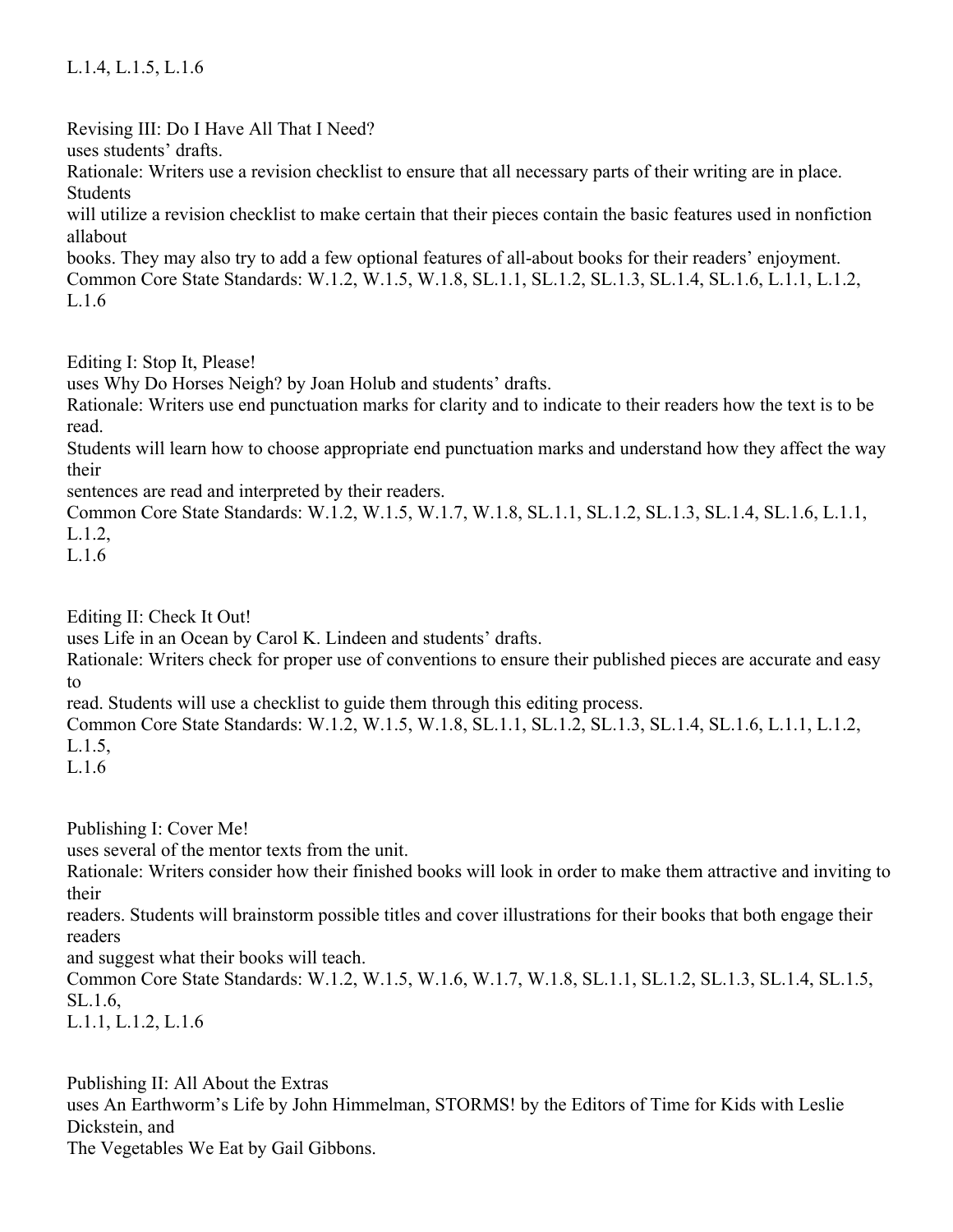Rationale: Writers often add extra publishing features that make their books more personal. Students will create

meaningful Dedications, Special Thanks, and/or About the Author blurbs to give their readers insight into their process and inspiration.

Common Core State Standards: W.1.1, W.1.2, W.1.3, W.1.5, W.1.6, W.1.7, W.1.8, SL.1.1, SL.1.2, SL.1.3, SL.1.4,

SL.1.6, L.1.1, L.1.2, L.1.6

.

#### **Integration of career readiness, life literacies, and key skills**

Students will establish and follow rules, routines, and responsibilities throughout the year.

| TECH.9.4.2.DC.4       | Compare information that should be kept private to information that might be made<br>public.                                                                                                                          |
|-----------------------|-----------------------------------------------------------------------------------------------------------------------------------------------------------------------------------------------------------------------|
| <b>TECH.9.4.2.GCA</b> | <b>Global and Cultural Awareness</b>                                                                                                                                                                                  |
|                       | Individuals from different cultures may have different points of view and experiences.                                                                                                                                |
| <b>TECH.9.4.2.CI</b>  | Creativity and Innovation                                                                                                                                                                                             |
| <b>TECH.9.4.2.IML</b> | Information and Media Literacy                                                                                                                                                                                        |
| TECH.9.4.2.GCA.1      | Articulate the role of culture in everyday life by describing one's own culture and<br>comparing it to the cultures of other individuals (e.g., 1.5.2.C2a, 7.1.NL.IPERS.5,<br>7.1.NL.IPERS.6).                        |
|                       | A variety of diverse sources, contexts, disciplines, and cultures provide valuable and<br>necessary information that can be used for different purposes.                                                              |
| TECH.9.4.2.IML.1      | Identify a simple search term to find information in a search engine or digital resource.                                                                                                                             |
| TECH.9.4.2.TL.2       | Create a document using a word processing application.                                                                                                                                                                |
| TECH.9.4.2.DC.3       | Explain how to be safe online and follow safe practices when using the internet (e.g.,<br>8.1.2.NI.3, 8.1.2.NI.4).                                                                                                    |
|                       | Individuals should practice safe behaviors when using the Internet.                                                                                                                                                   |
| WRK.9.2.2.CAP.1       | Make a list of different types of jobs and describe the skills associated with each job.                                                                                                                              |
| TECH.9.4.2.CT.3       | Use a variety of types of thinking to solve problems (e.g., inductive, deductive).                                                                                                                                    |
| TECH.9.4.2.TL.1       | Identify the basic features of a digital tool and explain the purpose of the tool (e.g.,<br>8.2.2.ED.1).                                                                                                              |
|                       | Different types of jobs require different knowledge and skills.                                                                                                                                                       |
| TECH.9.4.2.IML.3      | Use a variety of sources including multimedia sources to find information about topics<br>such as climate change, with guidance and support from adults (e.g., 6.3.2.GeoGI.2,<br>6.1.2. HistorySE.3, W.2.6, 1-LSI-2). |
| <b>WRK.9.2.2.CAP</b>  | <b>Career Awareness and Planning</b>                                                                                                                                                                                  |
| CRP.K-12.CRP6         | Demonstrate creativity and innovation.                                                                                                                                                                                |
| TECH.9.4.2.Cl.1       | Demonstrate openness to new ideas and perspectives (e.g., 1.1.2.CR1a, 2.1.2.EH.1,<br>6.1.2. Civics CM.2).                                                                                                             |
|                       | Brainstorming can create new, innovative ideas.                                                                                                                                                                       |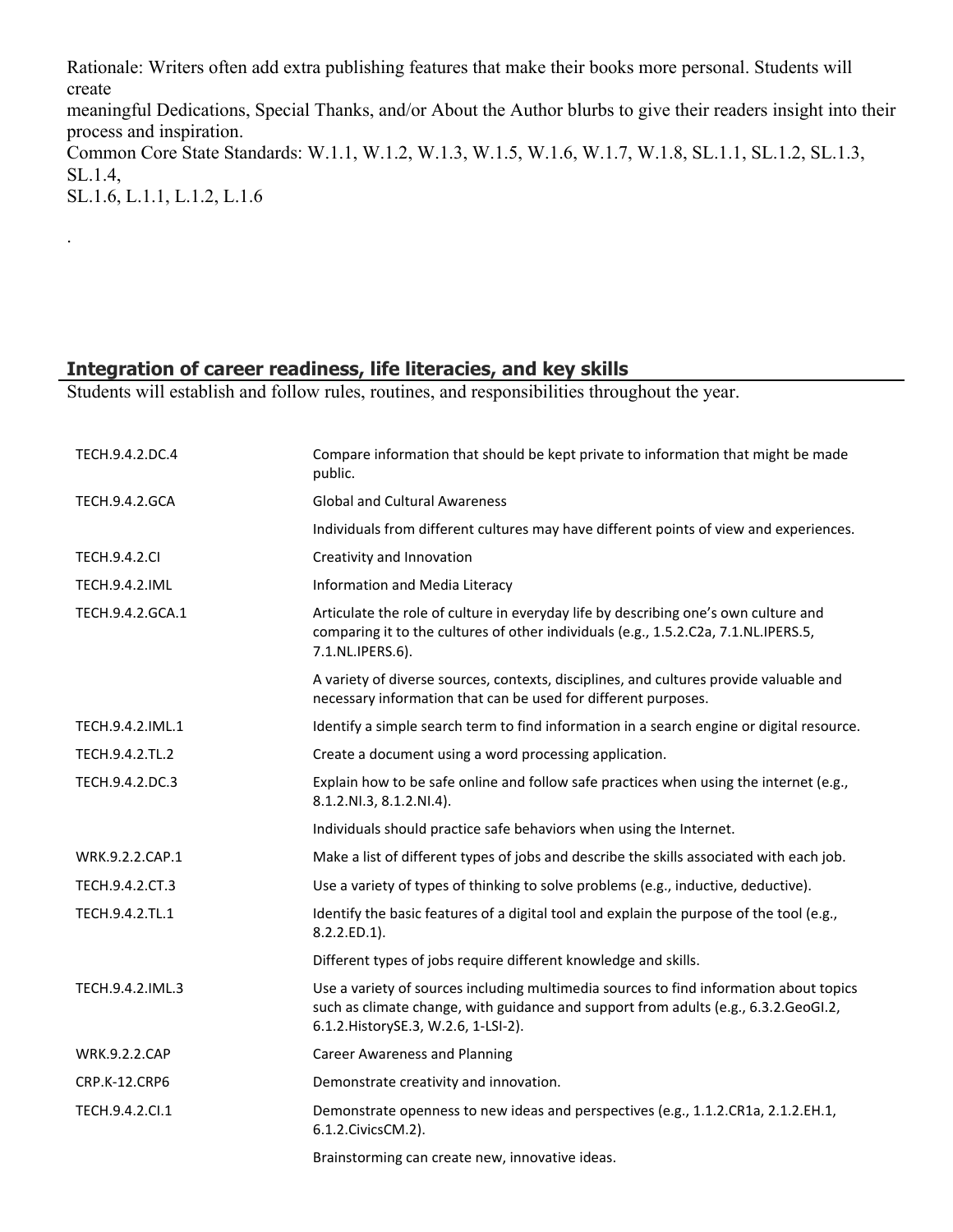| TECH.9.4.2.Cl.2 | Demonstrate originality and inventiveness in work (e.g., 1.3A.2CR1a).                                   |
|-----------------|---------------------------------------------------------------------------------------------------------|
|                 | Digital tools and media resources provide access to vast stores of information that can be<br>searched. |
| CRP.K-12.CRP1   | Act as a responsible and contributing citizen and employee.                                             |

## **Technology And Design Integration**

Students will use the Interactive Smartboard, and Ipads to research their non-fiction topic for writing. Students will produce a published piece of non-fiction writing complete with illustrations, charts, and other visual aids needed to tell thier story.

| TECH.8.1.2        | Educational Technology: All students will use digital tools to access, manage, evaluate, and<br>synthesize information in order to solve problems individually and collaborate and to<br>create and communicate knowledge. |
|-------------------|----------------------------------------------------------------------------------------------------------------------------------------------------------------------------------------------------------------------------|
| TECH.8.1.2.A.CS2  | Select and use applications effectively and productively.                                                                                                                                                                  |
| CS.K-2.8.1.2.DA.4 | Make predictions based on data using charts or graphs.                                                                                                                                                                     |
| TECH.8.1.2.B.CS1  | Apply existing knowledge to generate new ideas, products, or processes.                                                                                                                                                    |
| CS.K-2.8.1.2.DA.1 | Collect and present data, including climate change data, in various visual formats.                                                                                                                                        |
|                   | Individuals use computing devices to perform a variety of tasks accurately and quickly.<br>Computing devices interpret and follow the instructions they are given literally.                                               |
| TECH.8.1.2.B.CS2  | Create original works as a means of personal or group expression.                                                                                                                                                          |
| TECH.8.1.2.C.CS1  | Interact, collaborate, and publish with peers, experts, or others by employing a variety of<br>digital environments and media.                                                                                             |
| TECH.8.1.2.B.1    | Illustrate and communicate original ideas and stories using multiple digital tools and<br>resources.                                                                                                                       |

## **Interdisciplinary Connections**

Non-fiction Mentor text, individual reading choices of non-fiction create interdisciplinary connections in social studies, math, science, and the arts.

| SCI.K-2.5.3.2.D   | Organisms reproduce, develop, and have predictable life cycles. Organisms contain genetic<br>information that influences their traits, and they pass this on to their offspring during<br>reproduction. |
|-------------------|---------------------------------------------------------------------------------------------------------------------------------------------------------------------------------------------------------|
| SCI.K-2.5.4.2.F   | Earth's weather and climate systems are the result of complex interactions between land,<br>ocean, ice, and atmosphere.                                                                                 |
| SOC.K-4.1.3.1     | Distinguish fact from fiction.                                                                                                                                                                          |
| SOC.6.1.2.GeoHE.1 | Explain how seasonal weather changes, climate, and other environmental characteristics<br>affect people's lives in a place or region.                                                                   |
| SOC.K-4.1.4.1     | Use evidence to support an idea in a digital, oral and/written format.                                                                                                                                  |
| SOC.6.1.2.GeoPP.1 | Explain the different physical and human characteristics that might make a location a good<br>place to live (e.g., landforms, climate and weather, resource availability).                              |
| SCI.K-2.5.3.2.C.1 | Describe the ways in which organisms interact with each other and their habitats in order<br>to meet basic needs.                                                                                       |
| SCI.K-2.5.3.2.C.c | Humans can change natural habitats in ways that can be helpful or harmful for the plants                                                                                                                |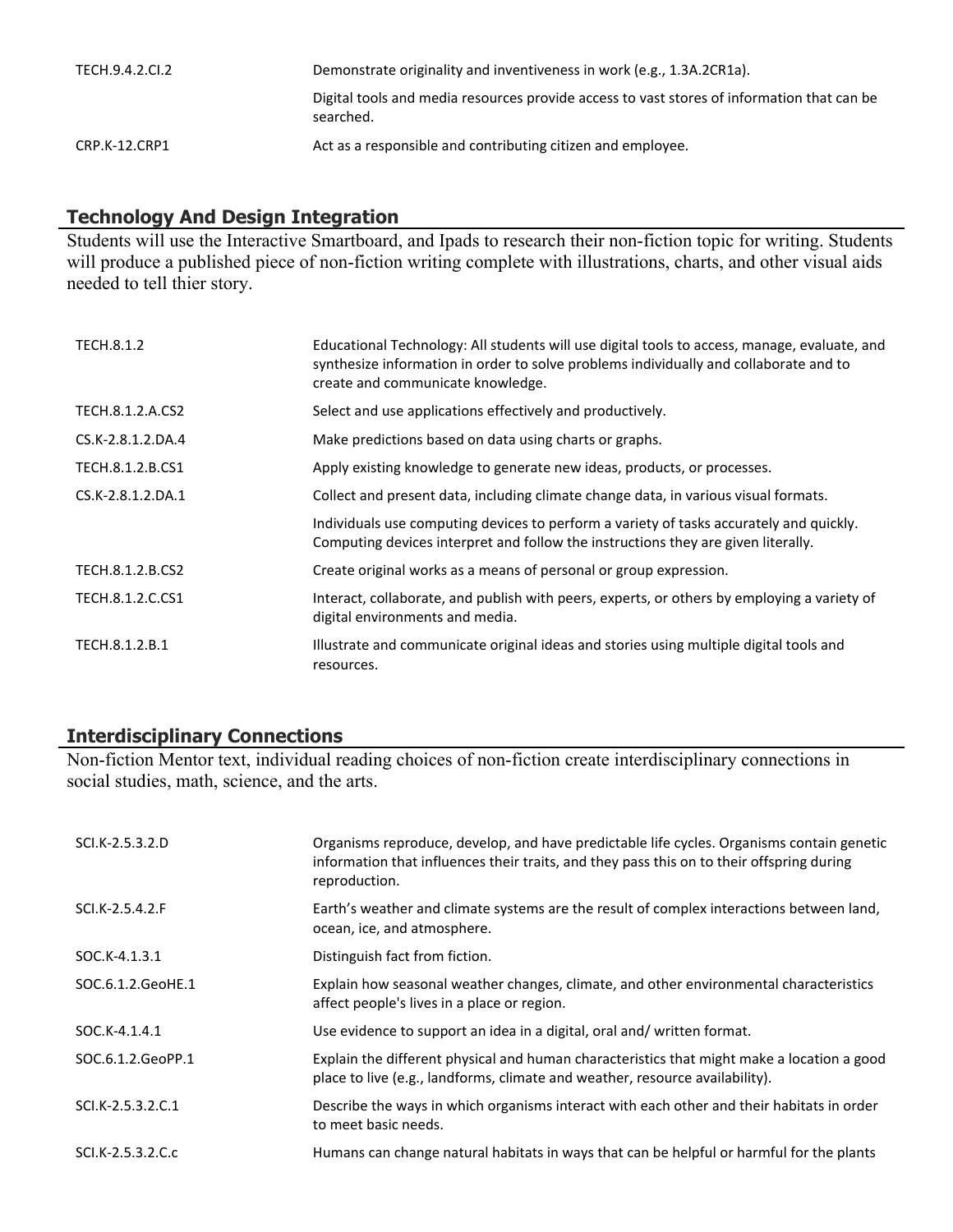| and animals that live there.                                                                                                                                                     |
|----------------------------------------------------------------------------------------------------------------------------------------------------------------------------------|
| Communicate ways that humans protect habitats and/or improve conditions for the<br>growth of the plants and animals that live there, or ways that humans might harm<br>habitats. |
| Current weather conditions include air movement, clouds, and precipitation. Weather<br>conditions affect our daily lives.                                                        |
| Observe and document daily weather conditions and discuss how the weather influences<br>your activities for the day.                                                             |
|                                                                                                                                                                                  |

## **Differentiation**

- Understand that gifted students, just like all students, come to school to learn and be challenged.
- Pre-assess your students. Find out their areas of strength as well as those areas you may need to address before students move on.
- Consider grouping gifted students together for at least part of the school day.
- Plan for differentiation. Consider pre-assessments, extension activities, and compacting the curriculum.
- Use phrases like "You've shown you don't need more practice" or "You need more practice" instead of words like "qualify" or "eligible" when referring to extension work.
- Encourage high-ability students to take on challenges. Because they're often used to getting good grades, gifted students may be risk averse.

#### **Definitions of Differentiation Components**:

- o Content the specific information that is to be taught in the lesson/unit/course of instruction.
- o Process how the student will acquire the content information.
- o Product how the student will demonstrate understanding of the content.
- o Learning Environment the environment where learning is taking place including physical location and/or student grouping

#### **Differentiation occurring in this unit:**

Student Strengths and weaknesses will be assessed and monitored, and individualized/differentiated learning will be assigned as appropriate.

Leveled classroom library for research.

#### **Modifications & Accommodations**

IEP accommodations, and modifications will be in place, and teacher assigned modifications and accommodations will be assigned, assessed, and monitored as deemed necessary.

Follow IEP accommodations and differentiate materials, project requirements as needed.

Refer to QSAC EXCEL SMALL SPED ACCOMMOCATIONS spreadsheet in this discipline.

#### **Modifications and Accommodations used in this unit:**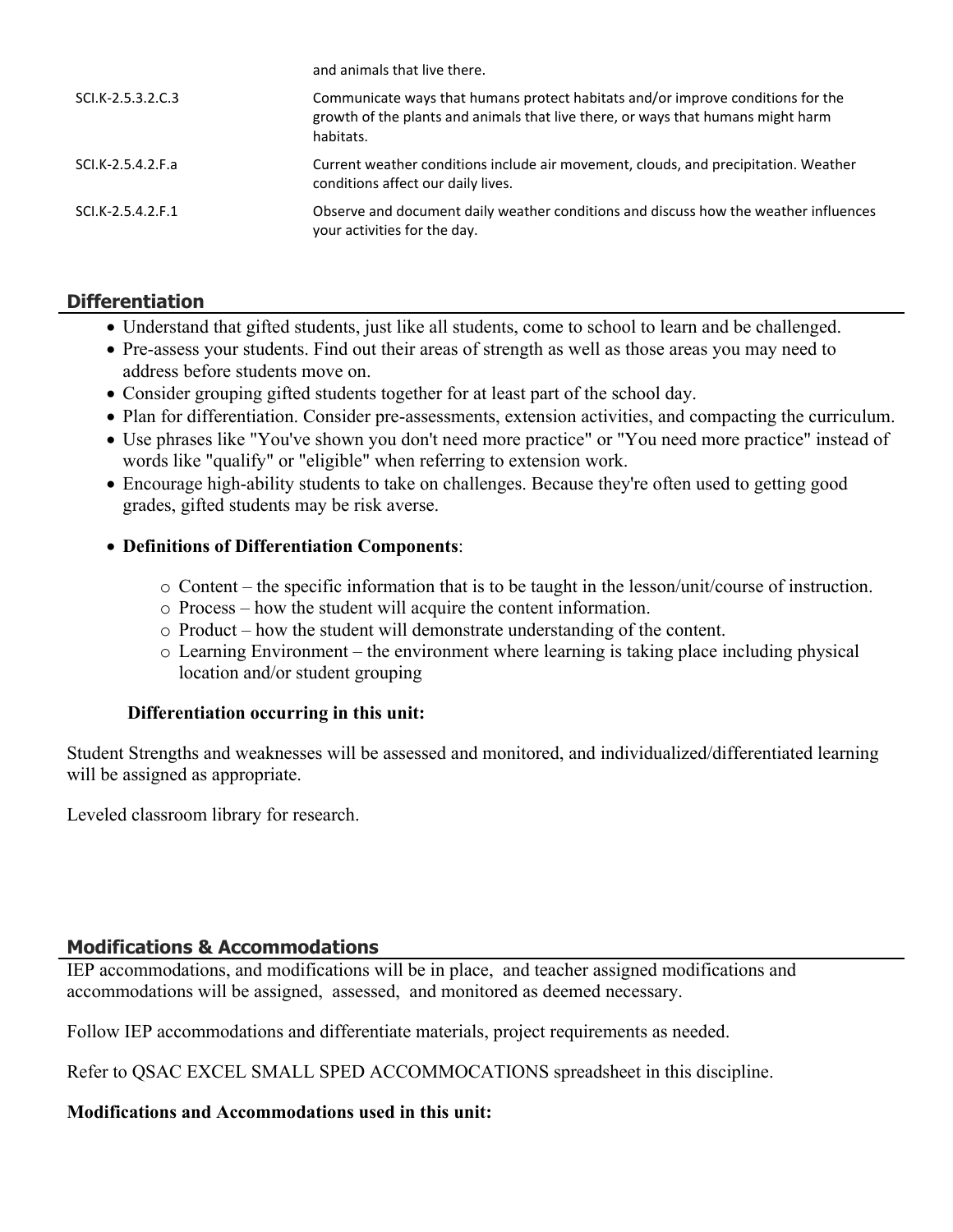## **Formative Assessments**

Assessment allows both instructor and student to monitor progress towards achieving learning objectives, and can be approached in a variety of ways. **Formative assessment** refers to tools that identify misconceptions, struggles, and learning gaps along the way and assess how to close those gaps. It includes effective tools for helping to shape learning, and can even bolster students' abilities to take ownership of their learning when they understand that the goal is to improve learning, not apply final marks (Trumbull and Lash, 2013). It can include students assessing themselves, peers, or even the instructor, through writing, quizzes, conversation, and more. In short, formative assessment occurs throughout a class or course, and seeks to improve student achievement of learning objectives through approaches that can support specific student needs (Theal and Franklin, 2010, p. 151).

## **Formative Assessments used in this unit:**

**Discussion** 

Teacher Conferences

Appendices from Unit

## **Benchmark Assessments**

Writing Sample administered twice a year.

**Benchmark Assessments** are given periodically (e.g., at the end of every quarter or as frequently as once per month) throughout a school year to establish baseline achievement data and measure progress toward a standard or set of academic standards and goals.

#### **Schoolwide Benchmark assessments:**

Aimsweb benchmarks 3X a year

Linkit Benchmarks 3X a year

DRA

## **Additional Benchmarks used in this unit:**

## **Summative Assessments**

**summative assessments** evaluate student learning, knowledge, proficiency, or success at the conclusion of an instructional period, like a unit, course, or program. Summative assessments are almost always formally graded and often heavily weighted (though they do not need to be). Summative assessment can be used to great effect in conjunction and alignment with formative assessment, and instructors can consider a variety of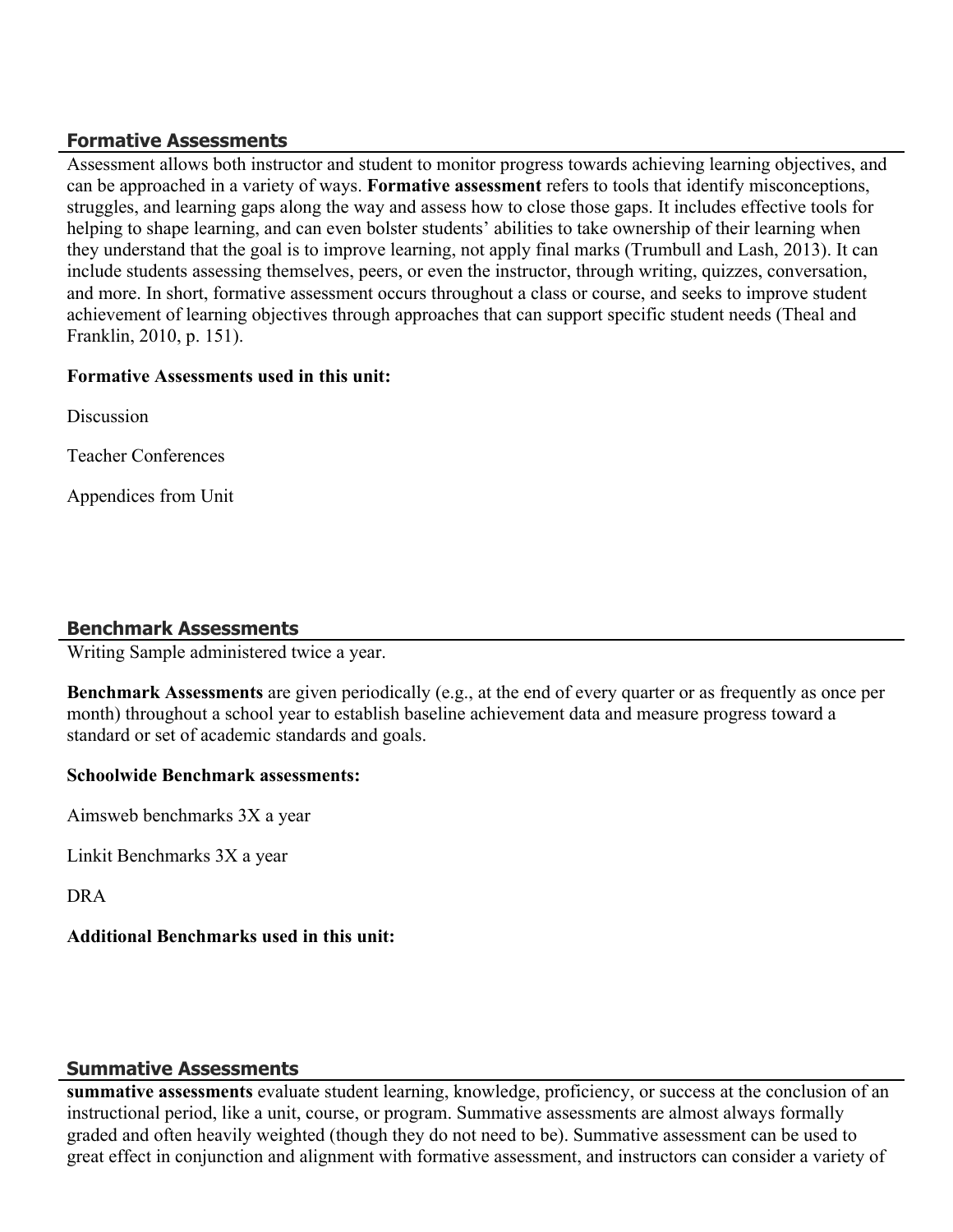ways to combine these approaches.

## **Summative assessments for this unit:**

Student Self-Reflection uses a self-reflection questionnaire.

Final writing piece assessment

#### **Instructional Materials**

Schoolwide, Inc. "All about text: Informational/ Explanatory" teacher instructional unit.

Mentor texts as noted in lesson plans above.

Additional Non-fiction leveled readers in interdisciplinary topics and student interest

#### **Standards**

| LA.RF.1.3.A | Know the spelling-sound correspondences for common consonant digraphs (two letters<br>that represent one sound).                                                                            |
|-------------|---------------------------------------------------------------------------------------------------------------------------------------------------------------------------------------------|
| LA.RF.1.3.B | Decode regularly spelled one-syllable words.                                                                                                                                                |
| LA.RF.1.3.C | Know final -e and common vowel team conventions for representing long vowel sounds.                                                                                                         |
| LA.RI.1.1   | Ask and answer questions about key details in a text.                                                                                                                                       |
| LA.RI.1.2   | Identify the main topic and retell key details of a text.                                                                                                                                   |
| LA.RI.1.3   | Describe the connection between two individuals, events, ideas, or pieces of information<br>in a text.                                                                                      |
| LA.RF.1.4.A | Read grade-level text with purpose and understanding.                                                                                                                                       |
| LA.RI.1.4   | Ask and answer questions to help determine or clarify the meaning of words and phrases<br>in a text.                                                                                        |
| LA.RI.1.5   | Know and use various text features (e.g., headings, tables of contents, glossaries,<br>electronic menus, icons) to locate key facts or information in a text.                               |
| LA.RF.1.4.C | Use context to confirm or self-correct word recognition and understanding, rereading as<br>necessary.                                                                                       |
| LA.RI.1.6   | Distinguish between information provided by pictures or other illustrations and<br>information provided by the words in a text.                                                             |
| LA.RI.1.7   | Use the illustrations and details in a text to describe its key ideas.                                                                                                                      |
| LA.RI.1.8   | Identify the reasons an author gives to support points in a text and explain the application<br>of this information with prompting as needed.                                               |
| LA.W.1.1    | Write opinion pieces in which they introduce the topic or name the book they are writing<br>about, state an opinion, supply a reason for the opinion, and provide some sense of<br>closure. |